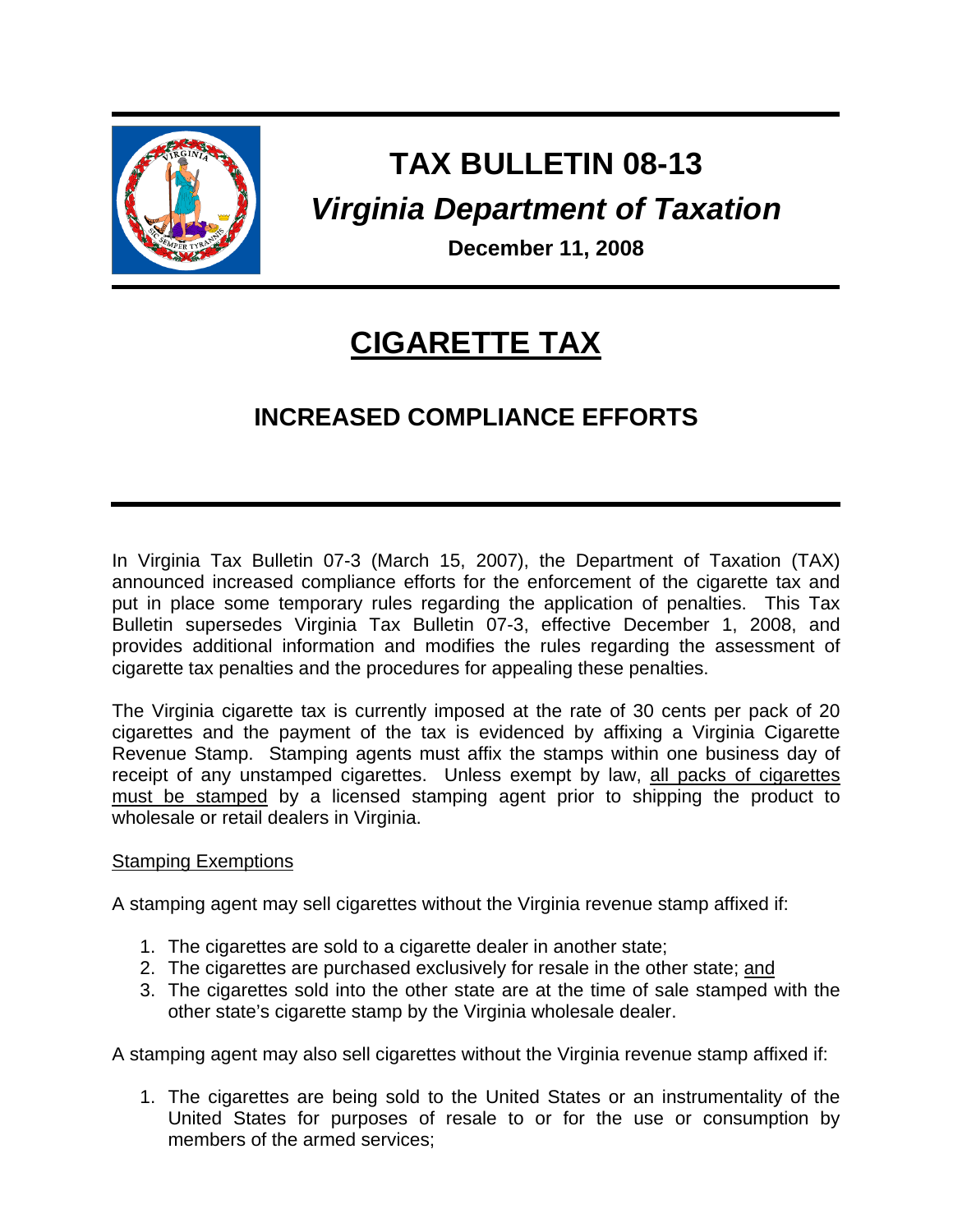- 2. The cigarettes are being sold to the Veterans Canteen Service of the Veterans Administration for resale to or for the use or consumption by veterans of the armed services who are hospitalized or domiciled in Veterans Administration homes and hospitals, or
- 3. The cigarettes are being sold and delivered to ships regularly engaged in foreign commerce or coastwise shipping between points in this Commonwealth and points outside of this Commonwealth for resale to or for use or consumption upon such ship or in foreign commerce.

#### Penalties Applicable to Licensed Stamping Agents

Any stamping agent who fails to properly affix the required stamps to any cigarettes is subject to a maximum penalty of \$250 per pack if the amount of unstamped cigarettes is 100 packs or less. If the amount of unstamped cigarettes exceeds 100 packs the stamping agent is subject to a maximum penalty of \$500 per pack. Where willful intent to defraud the Commonwealth of the cigarette tax is found, the stamping agent is subject to a maximum penalty of \$2,500 per pack. If the number of unstamped packs exceeds (i) 30 packs or 5% of the cigarettes in the stamping agent's place of business, whichever is greater, or (ii) more than 500 packs, such possession shall be prima facie evidence of intent to defraud. *Va. Code* § 58.1-1013. As set forth below, in limited circumstances, TAX may assess less than the maximum penalty provided under *Va. Code* § 58.1-1013 to licensed stamping agents in the amounts set forth in the Cigarette Tax Penalty Assessments schedule below. In addition to the penalties imposed, the stamping agent is liable for the cigarette excise tax on all unstamped cigarettes.

If a stamping agent believes that he has delivered unstamped cigarettes to a customer, he has a duty to immediately notify his customer of the situation and take action to remove any unstamped cigarettes from sale by the customer. The stamping agent must also notify TAX of the situation by emailing the Tobacco Unit at [tobacco@tax.virginia.gov](mailto:tobacco@tax.virginia.gov) and providing the name and address of each customer who may have been shipped unstamped cigarettes and the steps taken by the stamping agent to correct the error. Additionally, the stamping agent must remit any unpaid cigarette tax to TAX.

#### Penalties Applicable to Persons Other than Stamping Agents

Any person who is not a stamping agent who sells, purchases, transports, receives or possesses less than 3,000 packs of unstamped cigarettes for the purpose of evading taxes is subject to a maximum penalty not to exceed \$500 per pack. Any person who is not a stamping agent who sells, purchases, transports, receives or possesses 3,000 packs or more of unstamped cigarettes for the purpose of evading taxes is subject to a penalty not to exceed \$2,500 per pack. If a person who (i) has not been issued a permit to affix revenue stamps by TAX or (ii) is not a retail dealer who has lawfully purchased cigarettes from such permit holder has in his possession within the Commonwealth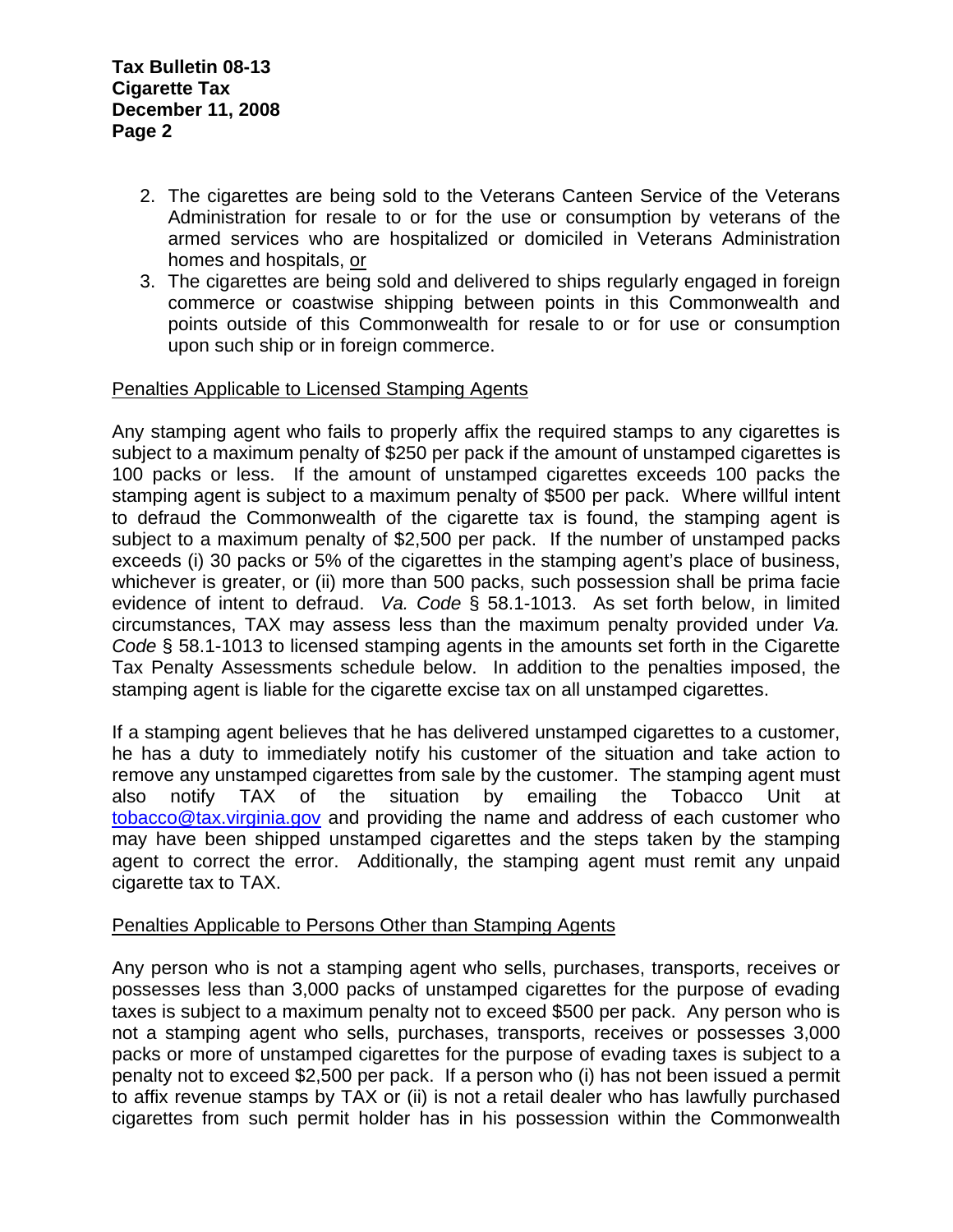**Tax Bulletin 08-13 Cigarette Tax December 11, 2008 Page 3** 

more than 30 packs of unstamped cigarettes, such possession is presumed to be for the purpose of evading taxes. *Va. Code* § 58.1-1017. Any person subject to the penalty imposed by this section is also liable for the cigarette excise tax on all unstamped cigarettes.

Cigarette retailers and wholesalers who are not stamping agents must carefully inspect every pack of cigarettes at the time of delivery or receipt to ensure that every pack of cigarettes has been stamped with the Virginia Revenue Stamp. In the event that unstamped cigarettes are discovered, the dealer should immediately segregate the unstamped cigarettes and post a notice on the cigarettes stating that they are unstamped and not for sale. Additionally, the dealer should immediately telephone or email its supplier to notify the supplier of the situation and arrange for the return of the unstamped cigarettes to the supplier. Stamping agents and dealers are strongly encouraged to revisit their quality control procedures so that unstamped cigarettes are neither shipped nor received into inventory.

TAX has created a system of graduated penalties for use in situations where the amount of unstamped cigarettes held by a retailer or wholesaler, who is not a stamping agent, is less than 3,000 packs. While penalties will be imposed in most instances as listed in the following chart, TAX reserves the right to depart from the penalties listed below when required by circumstances and to impose the maximum penalty allowed under the law. An example of circumstances where TAX may depart from the penalties listed below is where there are recurring assessments. For purposes of this graduated system of penalties, each retail or wholesale location will be treated separately when determining the amount of unstamped cigarettes held by a retailer or wholesaler and the penalty amount involved.

#### **CIGARETTE TAX PENALTY ASSESSMENTS**

| <b>PENALTY</b><br><b>PER PACK</b> | # PACKS    |
|-----------------------------------|------------|
| <b>Warning Letter</b>             | $1 - 30$   |
| \$50                              | $31 - 100$ |
| \$100                             | 101-250    |
| \$250                             | 251-2,999  |

The monetary penalties listed above apply to every unstamped pack of cigarettes held by a retailer or wholesaler who is not a stamping agent, not just the number of packs of unstamped cigarettes in excess of 30 packs.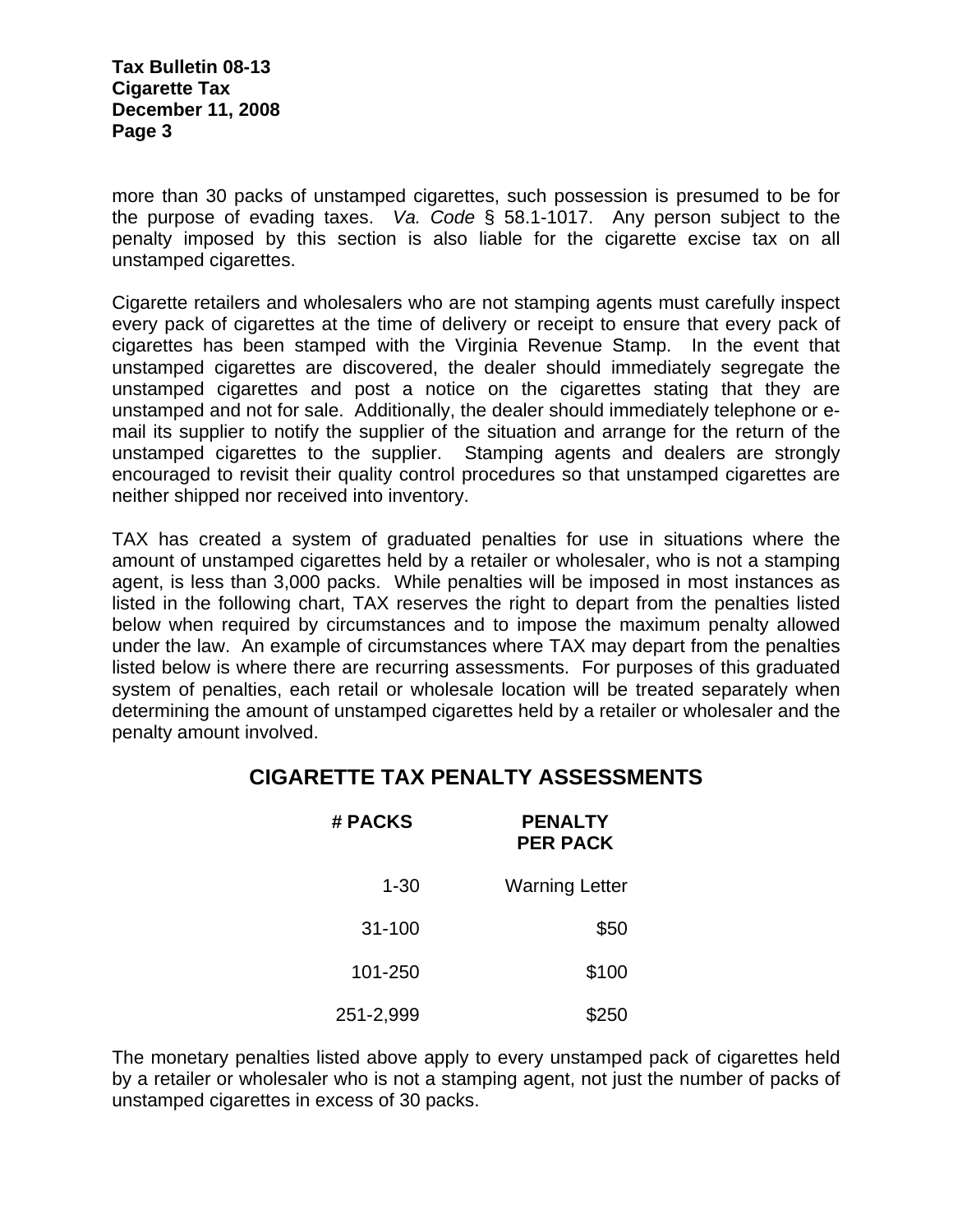A retail dealer can avoid the penalties listed above by proving to TAX that the unstamped cigarettes were lawfully purchased from a licensed Virginia Stamping Agent. In order to prove that the cigarettes were purchased lawfully, the retailer must provide a copy of the invoice from the stamping agent and physical proof that the unstamped cigarettes were purchased from that stamping agent. The following are examples of physical proof:

- 1. A signed affidavit from the stamping agent stating the stamping agent sold the unstamped product in question to the retailer;
- 2. Distinctive numbering, lettering, marking, labeling, bar codes or other features reflecting that the cigarettes were sold by the stamping agent; or
- 3. Physical observation by a TAX auditor that:
	- a. The unstamped cigarettes are segregated from other inventory;
	- b. The unstamped cigarettes are clearly posted as being unstamped and not for sale; and
	- c. The dealer is able to document that the stamping agent has been contacted by the dealer concerning the unstamped packs no more than 15 days prior to the date of physical inspection by the auditor.

**By signing an affidavit, the stamping agent acknowledges that it sold the unstamped product in question to the retailer and that it may be liable for the penalty imposed pursuant to** *Va. Code* **§ 58.1-1013**. In the event that the retailer can provide proof that the cigarettes were purchased from a licensed Virginia Stamping Agent, TAX will refrain from assessing the penalty imposed under *Va. Code* § 58.1- 1017 on the retailer. In these cases, TAX will assess upon the stamping agent the penalty imposed under *Va. Code* § 58.1-1013. This penalty will typically not exceed the penalty that would have been assessed to the retailer under *Va. Code* § 58.1-1017 under the Cigarette Tax Penalty Assessments schedule above.

The reduced penalties set forth in the Cigarette Tax Penalty Assessments schedule are intended to address situations where the failure to stamp the cigarettes was unintentional, such as cases of employee or machine error. In such cases, TAX will typically not make further reductions in penalties on appeal or pursuant to an offer in compromise, unless exceptional circumstances are present.

#### Appeals

Any person assessed with cigarette tax or penalties may apply for relief to the Tax Commissioner by filing a complete appeal within ninety days from the date of the assessment. More information regarding the filing of administrative appeals may be found in the Administrative Appeal Guidelines for Tax Assessments Issued by the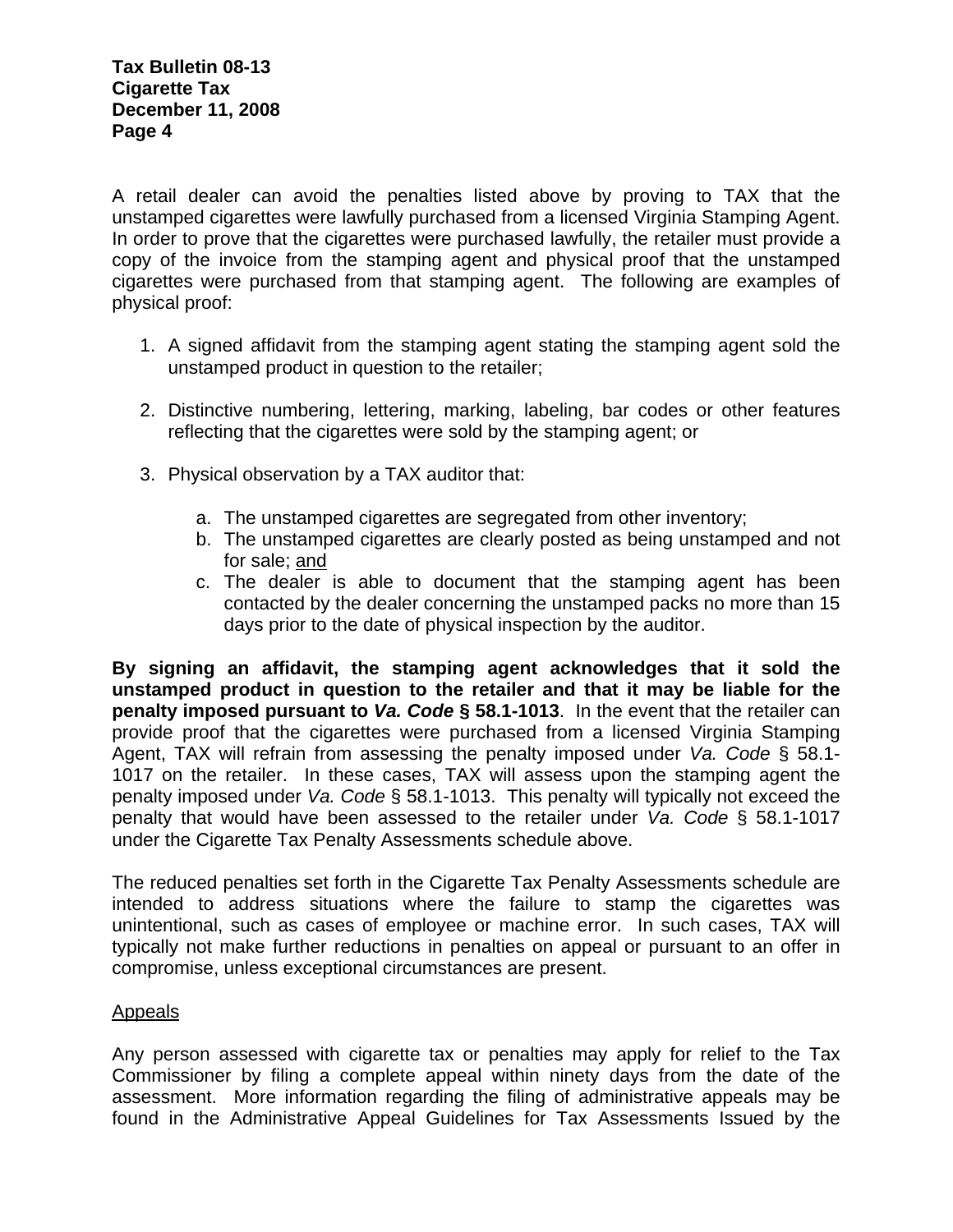#### **Tax Bulletin 08-13 Cigarette Tax December 11, 2008 Page 5**

Virginia Department of Taxation, Public Document 06-140, (November 29, 2006). The Administrative Appeals Guidelines can be found in TAX's Policy Library at www.policylibrary.tax.virginia.gov/OTP/policy.nsf.

A third party may always provide information, testimony, or documentary evidence on behalf of a taxpayer who has been assessed cigarette tax or penalties. However, a properly executed Power of Attorney is needed in order for a third party to file an administrative appeal on behalf of a taxpayer. The Power of Attorney must be signed and dated by both the taxpayer and the taxpayer's representative and must accompany the administrative appeal. Form PAR 101, Power of Attorney and Declaration of Representative can be found on TAX's website, www.tax.virginia.gov. Any other Power of Attorney form containing the same information will also be accepted by TAX. The authority given by the Power of Attorney does not include the power to receive refund checks, the power to substitute another representative, the authority to execute a request for a tax return or the power to sign certain returns, or a consent to disclose tax information unless specifically indicated on the form by the taxpayer.

An appeal may be brought by the person assessed with cigarette tax or penalties if the person believes that TAX has incorrectly assessed the cigarette tax or penalties. Taxpayers seeking to have cigarette tax or penalties abated based on claims that machine error or employee error resulted in unstamped cigarettes being possessed or sold should file an offer in compromise as discussed below.

#### Offers in Compromise

Any person assessed with cigarette tax or penalties may choose to make an offer in compromise to settle for less than the full amount. Under *Va. Code* § 58.1-105, TAX may accept an offer in compromise if the taxpayer can show that there is reasonable cause for reducing or waiving the penalty or can show doubtful liability or collectibility for reducing or waiving the tax and interest. While penalties may be reduced or waived entirely with good cause, taxes and interest may not be waived unless it can be shown that the tax liability is doubtful, or that it is doubtful that the bill can be collected. TAX will generally not consider machine error or employee error as good cause for waiving or reducing penalties below the amount of the reduced penalties set forth in the Cigarette Tax Penalty Assessments schedule above.

To request an offer in compromise, the person assessed should write to the Tax Commissioner describing the type of tax involved, taxable period, date and amount of the bill, and include a detailed explanation, along with supporting documentation, of the reasons why the tax, penalty or interest should be reduced or waived. A check for the amount of the offer should be included with the letter. The check will be applied to the account. The deposit of the check does not indicate the acceptance or denial of the offer. An explanation of when and how payment will be made should be provided if no payment is made with the offer submission. If the offer is made because the person